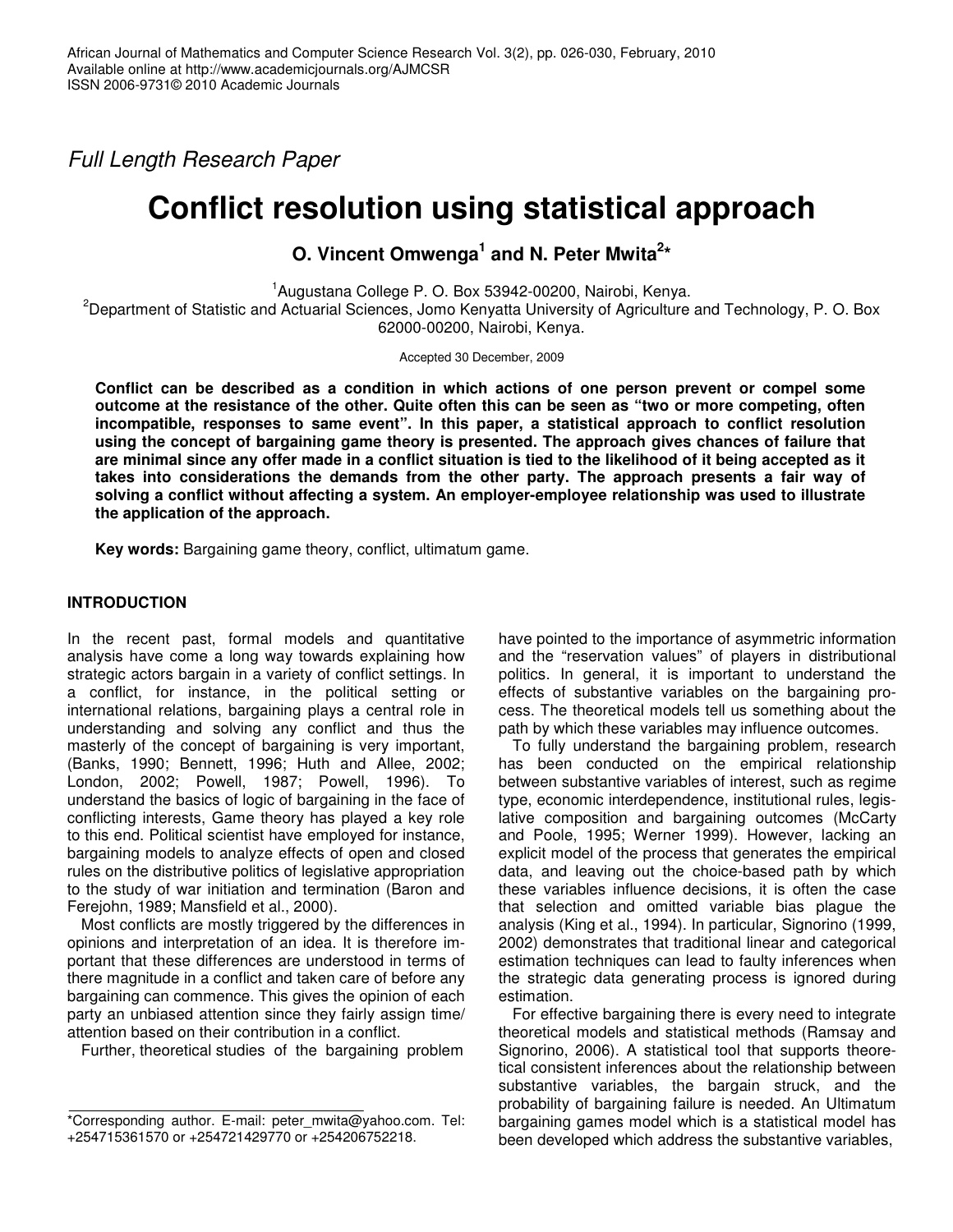

**Figure 1.** The Ultimatum game.

the bargain struck and the probability of bargaining failure, Ramsay and Signorino (2006).The model presents the relationship between the variables that affect the players' utilities and the outcomes of the bargaining in a strategic setting.

Using the Ultimatum bargaining model, we present a case of conflict in a social context where the contested opinions are seen as the regressor variable(s) and the outcome are seen as the dependent variable(s).

#### **THE ULTIMATUM GAME**

Assuming a scenario of two players in a bargaining arena as shown in Figure 1, where the two players must divide a contested prize, which is represented as Q. Let the prize  $\mathcal{Q}\subset\mathfrak{N}_+$ be compact and convex, with lower and

upper bounds  $Q$  <  $\overset{-}{Q}$  . Without loss of generality, shift the

bounds of the prize 
$$
\left[\underset{-}{\overline{Q}}, \underset{-}{\overline{Q}}\right] = \left[0, \underset{-}{\overline{Q}}^*\right]
$$
.

−

The game then proceeds as follows: Player 1 first offers some division of the prize  $(Q^* - y; y)$ , where player 1's allocation is Q\*-y and player 2's is y. Player 2 then decides whether to accept or reject player 1's offer. If player 2 accepts, they divide the prize according to player 1's offer. If player 2 rejects the offer, they receive some reservation amount, which may differ between the players.

Assuming each player's utility for bargaining failure has two components: one that is public knowledge and one that is private, then, we denote player 1's reservation

value as  $\,R_{\rm l}^{}+\ell_{\rm \,1}\,$  and player 2's as  $\,R_{\rm 2}^{}+\ell_{\rm \,2}^{}$  , where  $\rm R_{i}$  is player i's publicly observable reservation value and  $\vert\ell_i\vert$  is private information. Let nature draw the type  $\ell_i$  of each player i from a well defined probability distribution.

Assume that each player has a well defined prior beliefs about the distribution of these types and that each type is drawn independently and identically distributed (i.i.d) from the cumulative distribution function  $F_i(.)$ , with a corresponding everywhere positive density  $f_i$  (.), mean $\mu_{\scriptscriptstyle i}$  =  $0$  variance  $\, \sigma_{\scriptscriptstyle i}^{\scriptscriptstyle 2}$  <  $\infty$  . We also assume the f<sub>i</sub>'s are continuously differentiable. Each player's strategy can be characterized by a mapping from types into actions:  $\sigma_i : \ell_i \to A^i$  ,  $i = \{1, 2\}$ , where A<sup>i</sup> defines the action set for player i. Since player 1 is making the ultimatum offer,  $A^1 = \{y : y \in [0, Q^+] \}$ , player 2 is then left to accept or reject the offer, so  $A^2 = \{ \text{accept}; \text{reject} \}.$ 

If its is further assumed that both players' utilities are strictly increasing and continuous in their amount of the disputed good, and by the random utility structure, the public and private components of the players' utilities are additively separable. That is; assuming:

 $u_1$  (y; accept) =  $Q^*$ - y  $u_2$  (y; accept) = y  $u_1(y;$  reject) = R<sub>1</sub> +  $\ell_1$  $u_2(y;$  reject) = R<sub>2</sub> +  $\ell_2$ 

Equilibrium in the statistical Ultimatum game has player 1 making an offer that balances and maximizes the marginal utility of increasing the probability that an offer is accepted and the marginal utility of a larger amount of y. Player 2, knowing her own type, chooses the alternative that maximizes her utility.

#### **UNIQUENESS OF EQUILIBRIUM AND ITS EXISTENCE IN AN ULTIMATUM GAME**

In a game, players will set strategies that map a random variable to their action space so as to win the game, such as a traditional Bayesian game or random utility model. The player's actions are however probabilistic rather than deterministic.

Noting that a Nash equilibrium of a statistical Ultimatum bargaining game, where each player knows the other has random utilities, is equivalent to a perfect Bayesian Nash equilibrium of an underlying Bayesian game, where the types of the players are private information, we use the well-known game theoretic tools to begin to specify both our theoretical predictions and our empirical estimator. If the perfect Bayesian Nash equilibrium (PBE) of this underlying game can be shown to be unique, then we can solve for the equilibrium strategies and characterize an equilibrium probability distribution over observable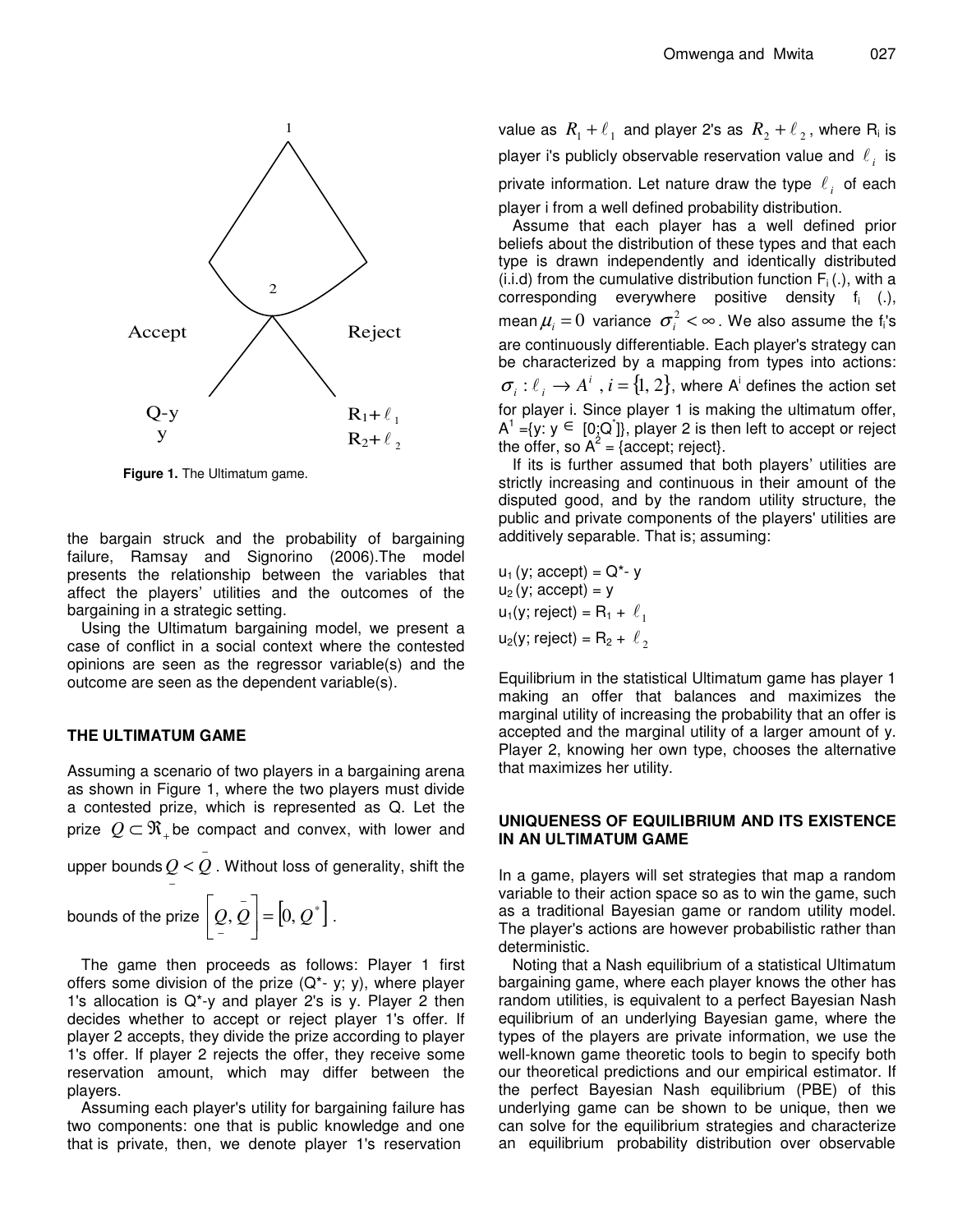outcomes. It is this characteristic of the Ultimatum model that will allow for its structural estimation.

**Proposition 1:** If  $F_{\ell_2}$  is log-concave, then there exists a unique perfect Bayesian-Nash equilibrium to the statistical Ultimatum game.

Assuming player 1 has made an offer y, player 2 chooses between that offer and her reservation value  $R_2$ +  $\ell_2$ . Generally in any equilibrium, player 2 plays the cutpoint strategy:

$$
s_2(y, \ell_2) = \begin{cases} accept & \text{if } y \ge R_2 + \ell_2 \\ reject & \text{if } y < R_2 + \ell_2 \end{cases}
$$

Player 1 does not observe  $\ell_2$ , but must assess the probability that player 2 will accept or reject his offer:

$$
Pr(accept / y) = Pr(y \ge R_2 + \ell_2)
$$
  
= Pr( $\ell_2 \le y - R_2$ )  
= F <sub>$\ell_2$</sub> (y - R<sub>2</sub>)

Now consider the optimization problem for player 1, given player 2's strategy. His expected utility is:

Eu<sub>1</sub>(y/Q<sup>\*</sup>) = 
$$
F_{\ell_2}
$$
 (y-R2). (Q<sup>\*</sup> - y) + (1-  $F_{\ell_2}$  (y-R2)). (R1  
+  $\ell_1$ ); (1)

By the first order condition (F.O.C) and the log-concavity of  $f_{\ell_2}$ , 1's optimal offer is the unique y<sup>\*</sup> that implicitly solves:

$$
y^* = Q^* - R_1 - \ell_1 - \frac{F_{\ell_2}(y^* - R_2)}{f_{\ell_2}(y^* - R_2)}
$$
 (2)

However,  $\,0\leq y^*\leq Q^*$  and some times  $\rm y^*$  will be outside the feasible set. We can then show that an end-point (0 or  $\overline{\mathsf{Q}}$ ) is optimal and in any PBE, player 1 plays:

$$
s_1\left(\ell_1/R, R_2, Q^*, F_{\ell_2}(\cdot) = \begin{cases} Q^*, & \ell_1 \leq -R_1 \frac{F_{\ell_2}(Q^* - R_2)}{f_{\ell_2}(Q^* - R_2)} \\ y^*, & -R_1 \frac{F_{\ell_2}(Q^* - R_2)}{f_{\ell_2}(Q^* - R_2)} < \ell_1 < Q^* - R_1 \frac{F_{\ell_2}(-R_2)}{f_{\ell_2}(-R_2)} \\ Q & \ell_1 \geq Q^* - R_1 \frac{F_{\ell_2}(-R_2)}{f_{\ell_2}(-R_2)} \end{cases}
$$

#### **Empirical model of the Ultimatum game**

The application of the Ultimatum game in empirical analysis requires that a distribution for the  $\ell_i$ , and the appropriate likelihood are specified given the dependent variable(s).

Assume we have data on both player 1's and player 2's actions that is, assume we can measure and code y and Q for each observation, as well as whether player 2 accepted or rejected the offer. Let the public portion of the players' reservation values be  $R_1 = \beta X$  and  $R_2 = \gamma Z$ , where X and Z are sets of substantive regressors. Our interest is in estimating the effects of X and Z on y and player 2's decision.

Since the outcome of the bargaining model consists of two dependent variables that is, 1's offer and 2's decision, then the probability model is a joint density over these random variables. The estimates can be obtained by assuming that the types of players 1 and 2 are drawn i.i.d. from a logistic distribution.

## **Proposition 2:** If  $\,F_{\ell_2}\,$  is logistic, then it is log-concave.

Considering player 2's decision with a logistic error term in the random utility equation, then the probability that player 2 accepts the offer y is just the logit probability.

$$
Pr(accept / y) = \land (y - Z\gamma)
$$
 (4)

For player 1, logistic distribution of  $y^*$  implies that;

$$
y^* = Q^* - \beta X - \ell_1 - \frac{\lambda \left( y^* - \gamma Z \right)}{\lambda \left( y^* - \gamma Z \right)}
$$
(5)

where  $\wedge(.)$  is the logit cumulative distribution function (c.d.f) and  $\mathcal{A}(.)$  is the logit p.d.f.. Solving for y<sup>\*</sup> gives:

$$
y^* = Q^* - \beta X - \ell_1 - 1 - \omega \Big( e^{(Q^* - \beta X - \gamma Z - \ell_1 - 1)} \Big) \quad (6)
$$

Where;  $\omega$  is Lambert's  $\omega$ , which solves transcendental functions of the form  $z = \omega e^w$  for  $\omega$ . Lambert's  $\omega$  is useful here because it is known to have nice properties. First, Lambert's  $\omega$  is single valued on R<sub>+</sub>. Second,  $\omega$ 's first and second derivatives exist and are well behaved, making it easy to show that  $y^*$  is a monotonic function of  $\ell_1$  and allowing for the derivation of the probability density function for equilibrium offers.

The density  $f_{y^*} \big( y^*$  /  $\beta \! X, \gamma \! Z, Q^* \big)$  is then:

(3)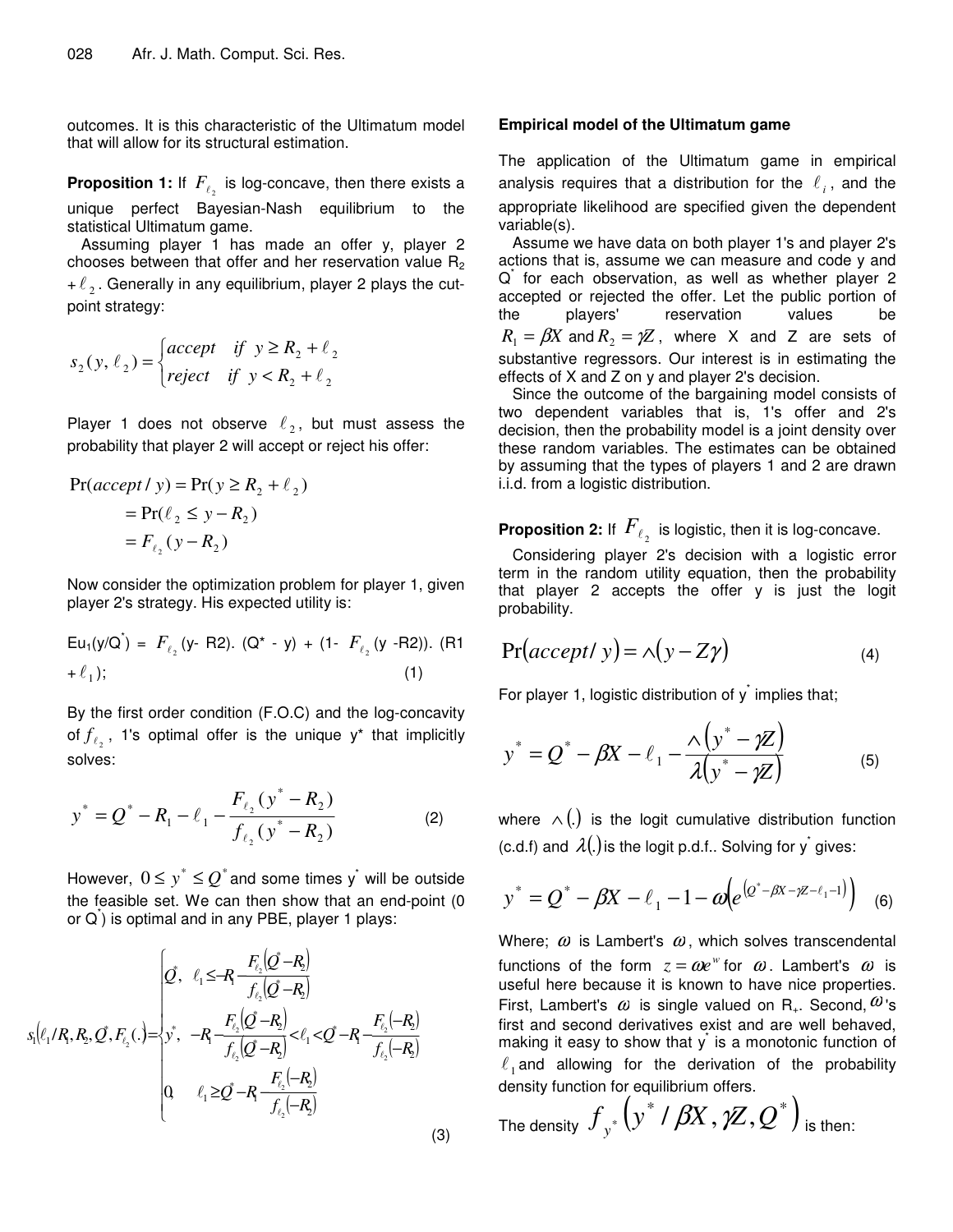$$
f_{y^*}(y^*) = \frac{e^{\left(2^* - 1 - \beta X - e^{(y^* - \gamma Z)} - y^*\right)} \cdot \left(1 + e^{y^* - \gamma Z}\right)}{\left(1 + e^{\left(2^* - 1 - \beta X - e^{(y^* - \gamma Z)} - y^*\right)}\right)^2}
$$
(7)

and

$$
F_{y^*}(y^*) = \frac{1}{\left(1 + e^{\left(e^{*} - 1 - \left(e^{\left(y^* - \mu\right)} + \beta x + y^*\right)\right)}\right)}
$$
(8)

The constraint on the action space of player 1, however, implies that the observed  $y<sup>†</sup>$  is censored both from above and below.

**Remark:** Suppose player 1 plays the strategy  $s_1$  in equation 3, then the distribution of  $y^*$  is the truncated distribution of the unconstrained y<sup>\*</sup>, where the truncation points are from below at 0 and above at  $\overline{Q}^*$ 

Take variables  $\delta_k$  ,  $k\in\{0,\,y{,}1\}$  such that  $\delta_0=1$  if y = 0,  $\delta_{\mathrm{y}}^{}=1$  if 0 < y < Q $\mathrm{\dot{\circ}}$  and  $\delta_{\mathrm{\dot{\mathrm{1}}}}=1$  if y = Q $\mathrm{\dot{\circ}}$ . That is, a censored model with a "latent" best offer in the constraint set. Otherwise there is the best feasible offer, at, a boundary point.

Taking player 2's acceptance as  $\delta_{\mathit{accept}} = 1$  if she accepted the offer and  $\delta_{\mathit{accept}} = 0$  if she rejected the offer and assuming we have data on both player 1 and player 2 actions (that is, y and  $\,\delta_{\tiny accept}$  ), then the likelihood would be:

$$
L = \prod_{i=1}^{n} \Pr(y^* < 0)^{\delta_0} \cdot \Pr(y^* = y)^{\delta_y}
$$
\n
$$
\cdot (1 - \Pr(y^* < Q^*))^{\delta_1} \times \Pr(\text{accept})^{\delta_{\text{accept}}}
$$
\n
$$
\cdot \Pr(\text{reject})^{1 - \delta_{\text{accept}}}
$$

This gives the log-likelihood function for our data in terms of distributions already derived, which are functions of our regressors, and which explicitly models the Ultimatum game. Estimates of  $\beta$  and  $\gamma$  are obtained using maximum likelihood estimation.

#### **APPLICATION OF BARGAINING BEHAVIOUR TO INDUSTRIAL CONFLICT RESOLUTIONS**

The theory of bargaining is important due to its nature of cutting across the various disciplines. The concept has been employed in areas like multinational cooperation and states over terms of foreign investment, to the resolution of territorial disputes, to social issues in relationships.

At this point, however, we examine the application of the bargaining model to conflict resolution in a society with keen emphasis to its statistical interpretation. As discussed in the Ultimatum game, there are basically two players to a game. This could be seen as parties to any dispute, that is, the proponent of a given view and the opposer of the given view. Thus considering player 1 as the proponent of a given view and player 2 as the opposser to the ideas or views as presented or adduced by player 1, then we can apply the bargaining model to a conflict resolution set up.

For instance, in an industrial strike, player 1 may be the employer and player 2 may be the employees. If there exist a conflict between the employer and the employees, one could expect that there exists grounds for some misunderstandings. If the issues are well defined, it is possible to quantify them or even model them. Suppose the conflict between the employer and the employee is on salaries. The employer may make an offer after taking into consideration a number of factors, e.g., economic factors, motivational factors etc; let us take all these factors to be the variables. It is possible that among these factors there are those which are public and those which are private. In uniqueness of equilibrium and its existence in an Ultimatum game, these factors were identified as player's utility for bargaining failure and have been denoted by  $R_i + \ell_i$ . Where  $R_i$  are the publicly known

variables and  $\ell_i$  are the private variables. Similarly, the

employees will be making demands with both public and private variables. To avoid any conflict, if a demand is adduced by the employees to the employer, we propose a model that will give an employer an opportunity to make an offer that will be acceptable to the employees.

For illustration, let us take the variables that the employer will be taking into consideration in order to make any offer to be denoted by  $\sum$ *i X* and the variables possibly considered by employees in making a given demand to be denoted by  $\sum Z$  . Of critical concern is for

*i* the estimation of the effects of these variables on the outcome that is, on y (employer's allocation or demand) and the decision on the employees (accept or reject an offer). We assume that the concerns of both parties are drawn i.i.d from a logistic distribution.

Let  $R_1 = \beta \sum X$  be public reservation values for employer *i*